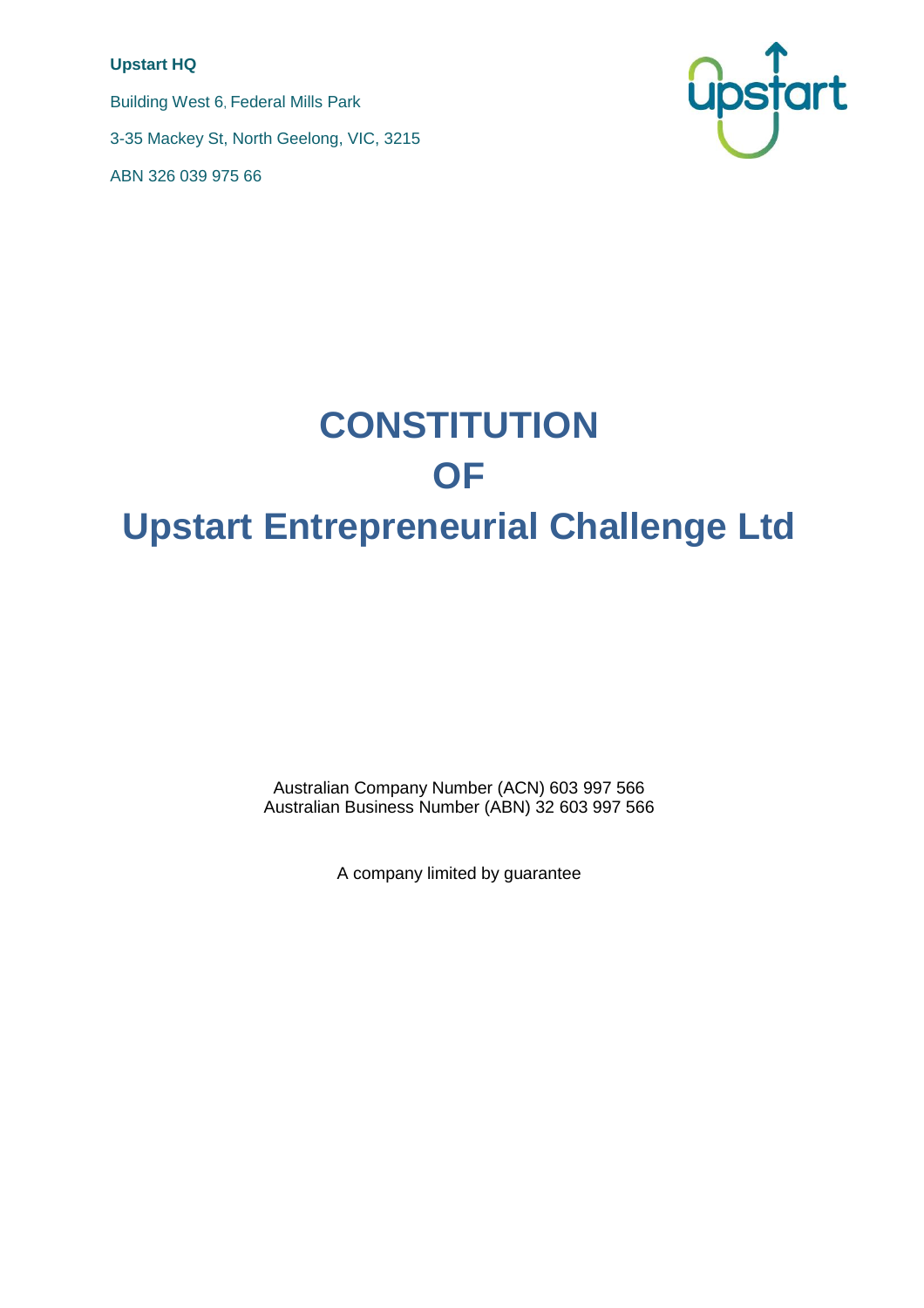#### **Upstart HQ**

Building West 6, Federal Mills Park

3-35 Mackey St, North Geelong, VIC, 3215

ABN 326 039 975 66



# **Table of contents**

### **Preliminary**

- Name of the company
- Type of company
- Limited liability of members
- The guarantee
- Definitions

# Charitable purposes and

### powers

- <span id="page-1-0"></span>Object
- Powers
- Not-for-profit
- Amending the constitution

### Members

- Membership and register of members
- How to become a member
- Membership not transferable

# General meetings of members

- General meetings called by directors
- Annual general meeting
- Notice of general meetings
- Quorum at general meetings
- Auditor's right to attend meetings
- Using technology to hold meetings
- Chairperson for general meetings
- Role of the chairperson
- Adjournment of meetings

# Members' resolutions and statements

- Members' resolutions and statements
- Company must give notice of proposed resolution or distribute statement
- Circular resolutions of members

# Voting at general meetings

- How many votes a member has
- Challenge to member's right to vote
- How voting is carried out
- When and how a vote in writing must be held
- Appointment of proxy
- Voting by proxy

### **Directors**

- Number of directors
- Election and appointment of directors
- Election of chairperson
- When a director stops being a director

### Powers of directors

- Powers of directors
- Delegation of directors' powers
- Payments to directors
- Execution of Documents

# Duties of directors

- Duties of directors
- Sub-committees
- Conflicts of interest

# Directors' meetings

- When the directors meet
- Calling directors' meetings
- Chairperson for directors' meetings
- Quorum at directors' meetings
- Using technology to hold directors' meetings
- Passing directors' resolutions
- Circular resolutions of directors

#### **Secretary**

Appointment and role of secretary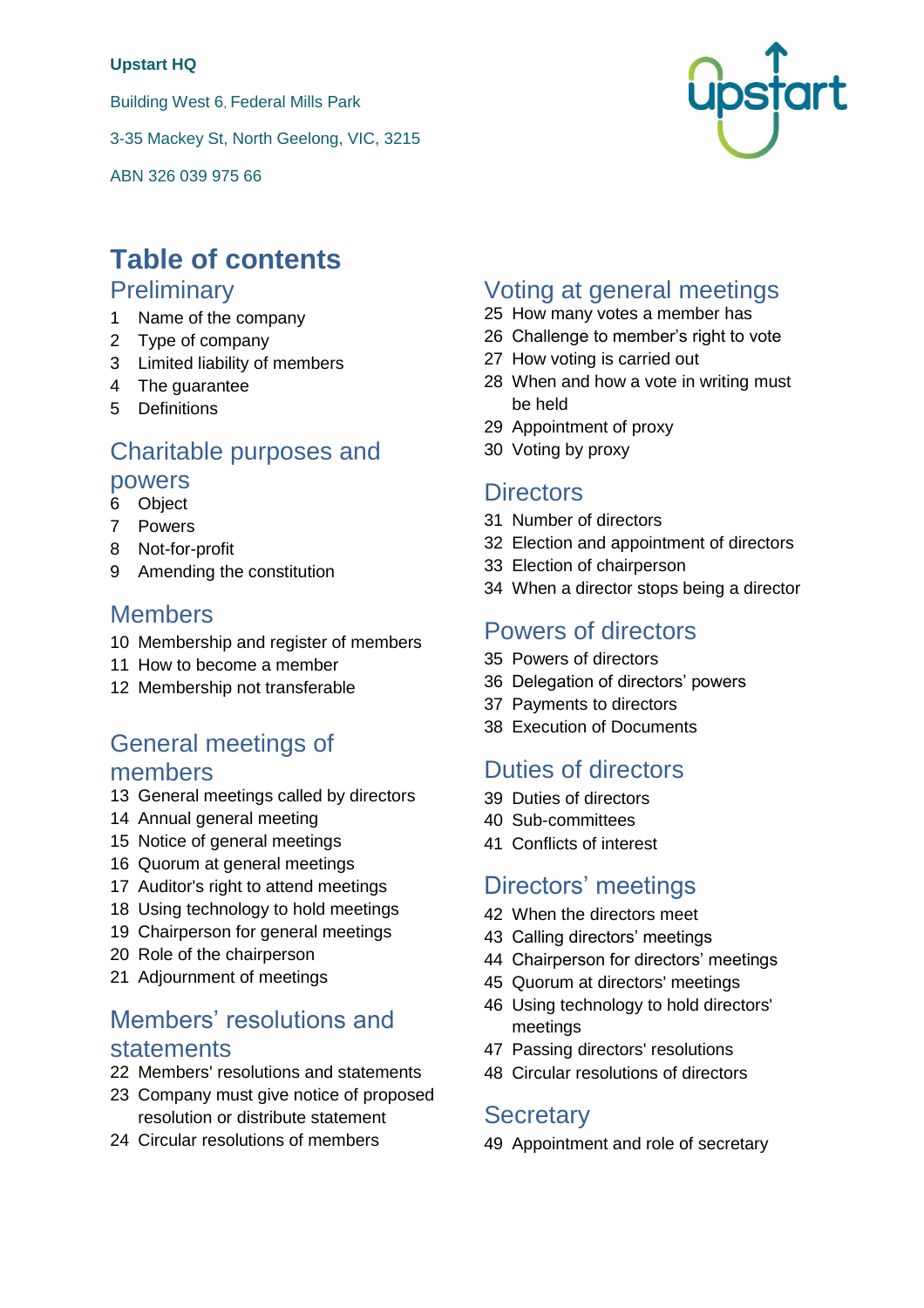#### **Upstart HQ**

Building West 6, Federal Mills Park

3-35 Mackey St, North Geelong, VIC, 3215

ABN 326 039 975 66

# Minutes and records

50 Minutes and records 51 Financial and related records

### By-laws

52 By-laws

### **Notice**

 What is notice Notice to the company Notice to members When notice is taken to be given

# Financial year

57 Company's financial year

# Indemnity, insurance and

#### access

- 58 Indemnity
- 59 Insurance
- 60 Directors' access to documents

# Winding up

- 61 Surplus assets not to be distributed to members
- 62 Distribution of surplus assets

# Definitions and interpretation

- 63 Definitions
- 64 Reading this constitution with the Corporations Act
- 65 Interpretation

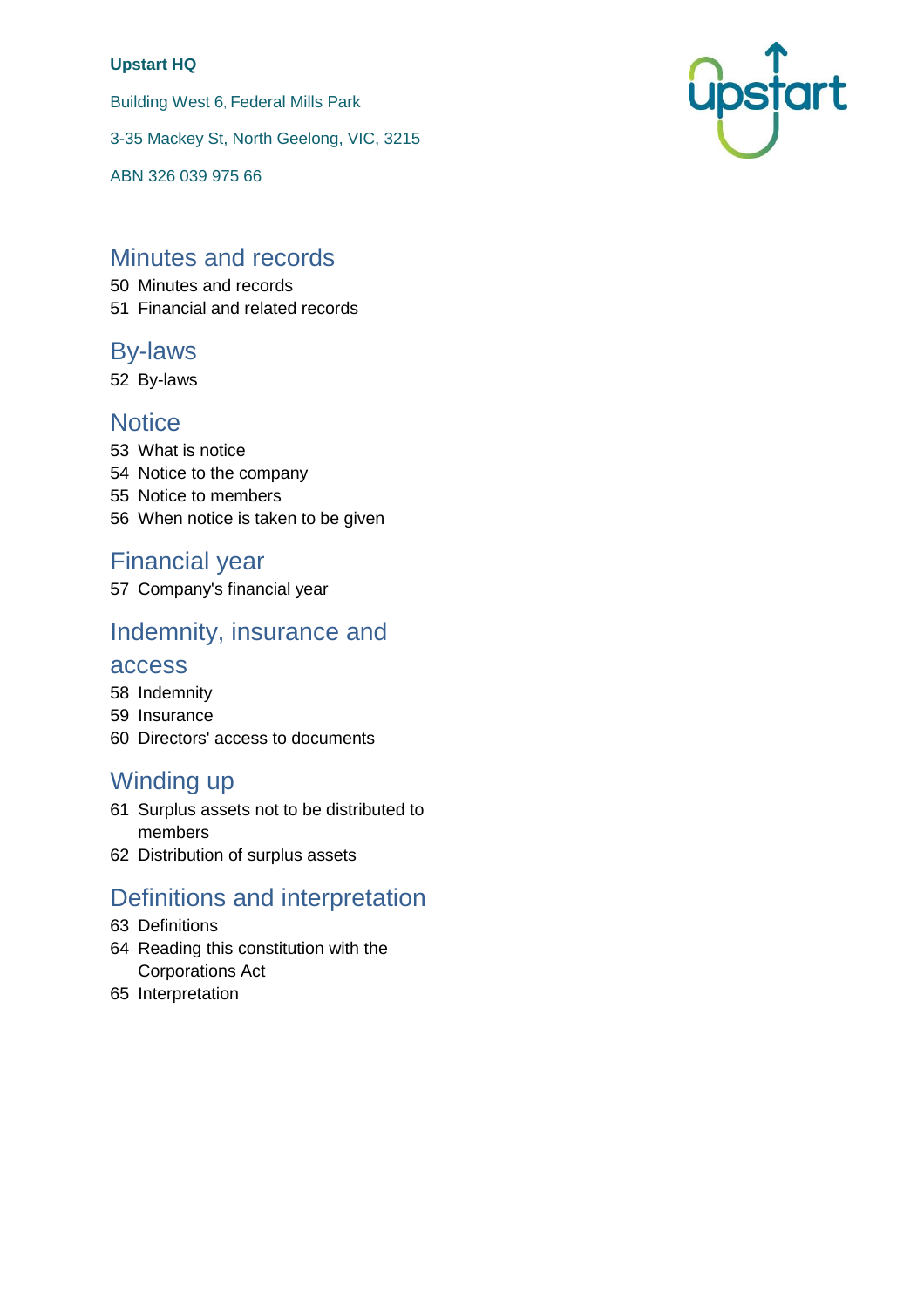

# **Preliminary**

#### <span id="page-3-1"></span>**1. Name of the company**

The name of the **company** is Upstart Entrepreneurial Challenge Ltd (the **company**).

#### **2. Type of company**

The **company** is a not-for-profit public **company** limited by guarantee which is established to be, and to continue as, a charity.

#### **3. Limited liability of members**

The liability of members is limited to the amount of the guarantee in clause [4.](#page-3-0)

#### <span id="page-3-0"></span>**4. The guarantee**

Each member must contribute an amount not more than \$10 (the guarantee) to the property of the **company** if the **company** is wound up while the member is a member, or within 12 months after they stop being a member, and this contribution is required to pay for the:

- (a) debts and liabilities of the **company** incurred before the member stopped being a member, or
- (b) costs of winding up.

#### **5. Definitions**

In this constitution, words and phrases have the meaning set out in clauses 63 and 65.

# **Charitable purposes and powers**

#### **6. Object**

- 6.1 The **company**'s object is to pursue the following charitable purposes: Upstart Entrepreneurial Challenge Ltd is established to be a charity whose purpose is to advance education for a range of young people, including those who are financially disadvantaged, are from culturally and linguistically diverse backgrounds or have disabilities, by providing a range of programs, including any of the following:
	- (a) a scholarship fund to provide financial and in-kind support to young people and students of all ages undertaking programs designed to develop entrepreneurial thinking and contemporary employment skills;
	- (b) life-skills training;
	- (c) financial literacy training
- 6.2 These programs will build a culture of entrepreneurship at entry level and for more advanced students to improve employment and social outcomes. They will build meaningful connections between industry, schools/education and the community by:
	- (a) providing students real world entrepreneurial experiences and industry skills that are supported by a local ecosystem of entrepreneurs, educators and the business community;
	- (b) developing contemporary real-world skills sought by employers in the 21<sup>st</sup> century;
	- (c) assisting students to make more informed decisions about viable career pathways options; and
	- (d) encouraging entrepreneurial risk taking and resilience to failure.
- **7. Powers**

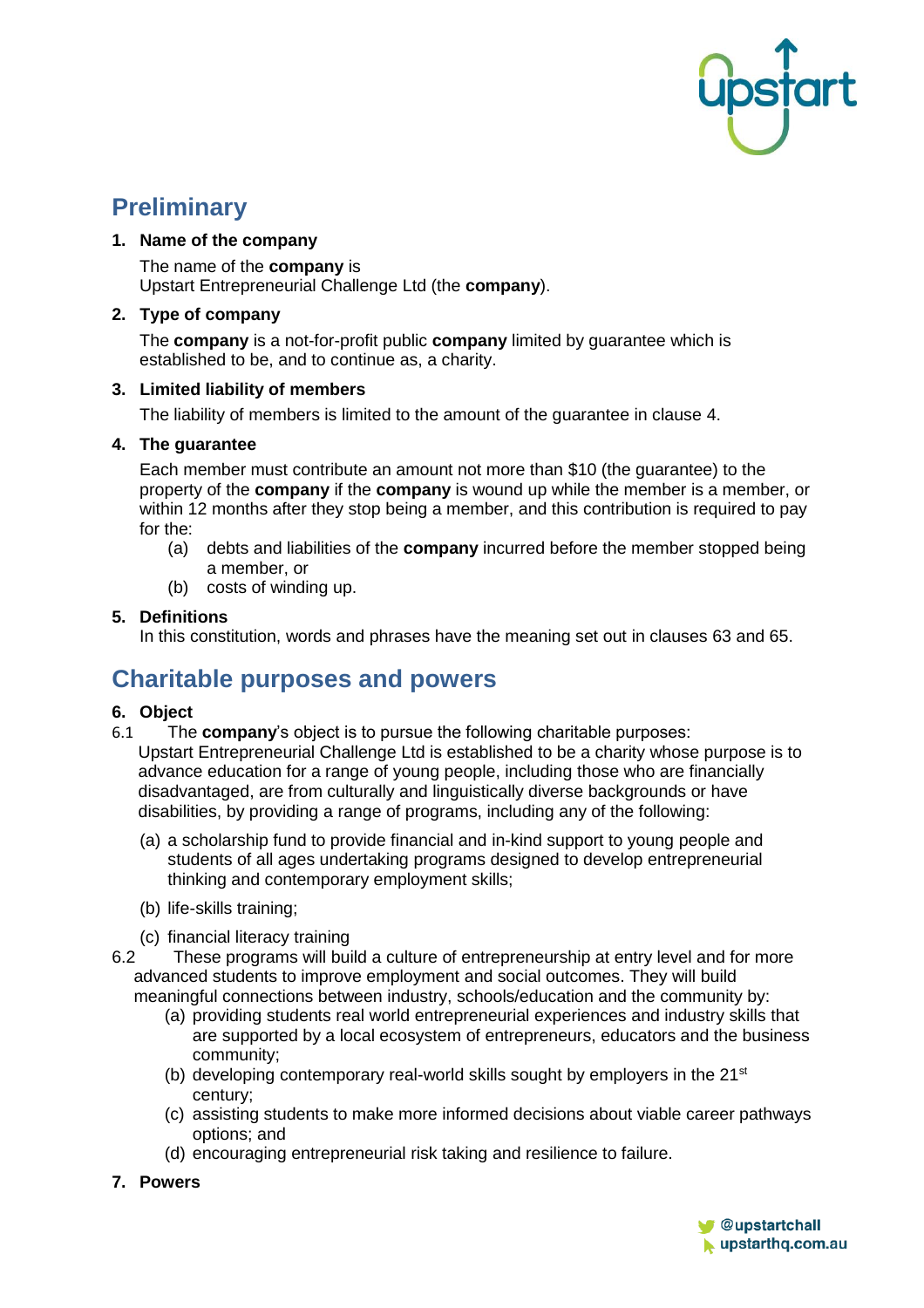

Subject to clause [8,](#page-4-0) the **company** has the following powers, which may only be used to carry out its purpose(s) set out in clause 6:

- (a) the powers of an individual, and
- (b) all the powers of a **company** limited by guarantee under the **Corporations Act**.

#### <span id="page-4-0"></span>**8. Not-for-profit**

- <span id="page-4-2"></span>8.1 The **company** must not distribute any income or assets directly or indirectly to its members, except as provided in clauses [8.2](#page-4-1) and [62.](#page-17-0)
- <span id="page-4-1"></span>8.2 Clause [8.1](#page-4-2) does not stop the **company** from doing the following things, provided they are done in good faith:
	- (a) paying a member for goods or services they have provided or expenses they have properly incurred at fair and reasonable rates or rates more favourable to the **company**, or
	- (b) making a payment to a member in carrying out the **company**'s charitable purpose(s).
	- (c) paying interest on money borrowed by the Company from any Member at a rate not exceeding a rate approved by the Board; or
	- (d) reasonable and proper rent for premises leased or licenced by a Member to the Company; or
	- (e) a member receiving services from the Company in accordance with the Objects

#### **9. Amending the constitution**

- 9.1 Subject to clause [9.2,](#page-4-3) the members may amend this constitution by passing a **special resolution**.
- <span id="page-4-3"></span>9.2 The members must not pass a **special resolution** that amends this constitution if passing it causes the **company** to no longer be a charity.
- 9.3 No changes to the constitution will be made without the written consent of the Founder Directors.

### **Members**

#### **10. Membership and register of members**

- 10.1 The Directors of the company are the only members of the company
- 10.2 The members of the **company** are:
	- (a) **Founder Directors**, and
	- (b) Directors, appointed pursuant to this constitution
- 10.3 The **company** must establish and maintain a register of members. The register of members must be kept by the secretary and must contain:
	- (a) for each current member:
		- i. name
			- ii. address
			- iii. any alternative address nominated by the member for the service of notices, and
			- iv. date the member was entered on to the register.
	- (b) for each person who stopped being a member in the last 7 years:
		- i. name
		- ii. address
		- iii. any alternative address nominated by the member for the service of notices, and
		- iv. dates the membership started and ended.

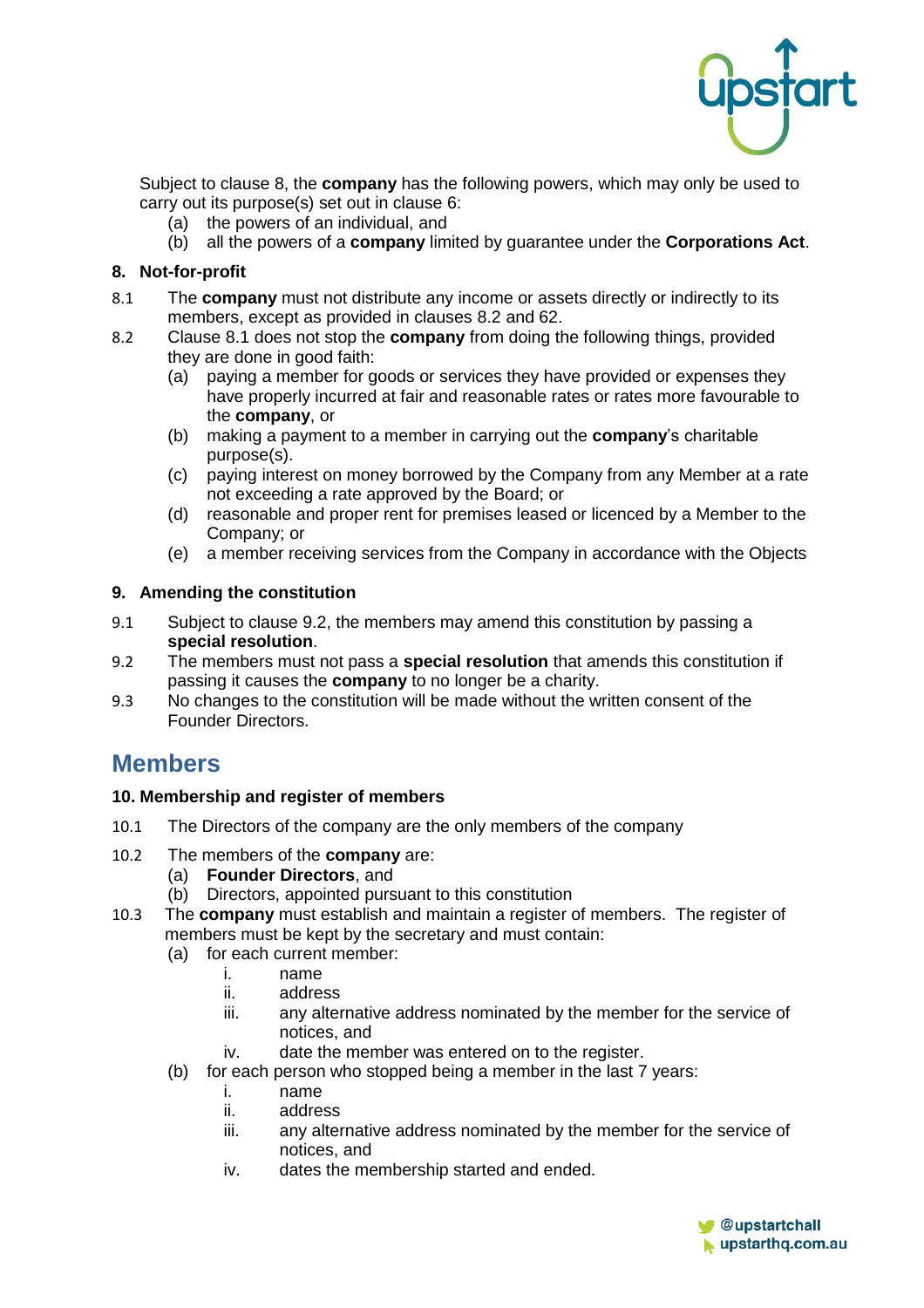

- 10.4 The **company** must give current members access to the register of members.<br>10.5 Information that is accessed from the register of members must only be used in
- Information that is accessed from the register of members must only be used in a manner relevant to the interests or rights of members.

#### **11. How to become a member**

A person may be invited by the Founder Directors to become a director and member of the **company**.

The person must agree to:

- (a) accept the invitation
- (b) support the purpose(s) of the company, and
- (c) agree to comply with the company's constitution, including paying the guarantee under clause 4 if required.

#### **12. Membership not transferable**

The rights, privileges and benefits of membership of the Company are personal to a Member and membership of the Company is not transferable other than by operation of law.

# **General meetings of members**

#### **13. General meetings called by directors**

- 13.1 The Board of directors, an individual director or a number of directors may call a **general meeting**.
- 13.2 The directors must:
	- (a) within 21 days of the initial request, give all members notice of a **general meeting**; and
	- (b) hold the **general meeting** within 2 months of the initial request.
- 13.3 The directors who make the request for a **general meeting** must:
	- (a) state in the request any resolution to be proposed at the meeting;
	- (b) sign the request, and
	- (c) give the request to the company.

#### **14. Annual general meeting**

- <span id="page-5-0"></span>14.1 A **general meeting**, called the annual **general meeting**, must be held:
	- (a) In accordance with the Corporations Act;
	- (b) within 18 months after registration of the **company**; and
	- (c) after the first annual **general meeting**, at least once in every calendar year.
- 14.2 The notice of meeting, will include the business of an annual general meeting:
	- (a) a review of the **company**'s activities;
	- (b) a review of the **company**'s finances;
	- (c) any auditor's report;
	- (d) the election of directors; and
	- (e) the appointment and payment of an auditor.
- 14.3 Before or at the annual **general meeting**, the directors must give information to the members on the **company**'s activities and finances during the period since the last annual **general meeting**.
- 14.4 The chairperson of the annual **general meeting** must give members as a whole a reasonable opportunity at the meeting to ask questions or make comments about the management of the **company**.

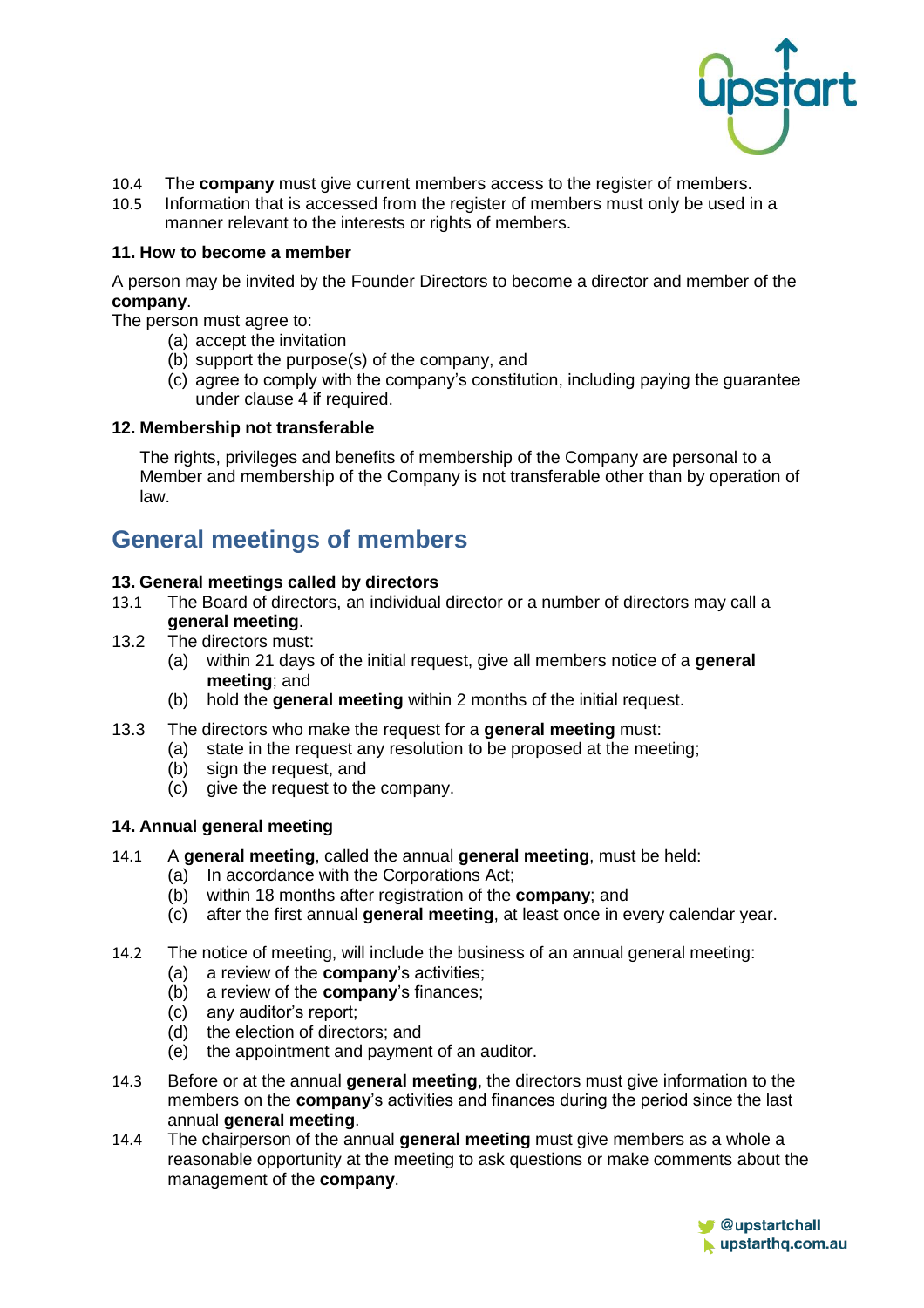

#### **15. Notice of general meetings**

- 15.1 Notice of a **general meeting** must be given to:
	- (a) each Member, and
	- (b) the auditor (if any).
- 15.2 Notice of a **general meeting** must be provided in writing at least 21 days before the meeting.
- 15.3 Subject to clause [15.4,](#page-6-0) notice of a meeting may be provided less than 21 days before the meeting if:
	- (a) for an annual **general meeting**, all the members entitled to attend and vote at the annual **general meeting** agree beforehand, or
	- (b) for any other **general meeting**, members with at least 95% of the votes that may be cast at the meeting agree beforehand.
- <span id="page-6-0"></span>15.4 Notice of a meeting cannot be provided less than 21 days before the meeting if a resolution will be moved to:
	- (a) remove a director, or
	- (b) remove an auditor.
- <span id="page-6-1"></span>15.5 Notice of a **general meeting** must include:
	- (a) the place, date and time for the meeting (and if the meeting is to be held in two or more places, the technology that will be used to facilitate this)
	- (b) the general nature of the meeting's business
	- (c) if applicable, that a **special resolution** is to be proposed and the words of the proposed resolution
	- (d) a statement that members have the right to appoint proxies and that, if a member appoints a proxy:
		- i. the proxy does not need to be a member of the **company**
		- ii. the proxy form must be delivered to the **company** at its registered address or the address (including an electronic address) specified in the notice of the meeting, and
		- iii. the proxy form must be delivered to the **company** at least 48 hours before the meeting.
- 15.6 If a **general meeting** is adjourned (put off) for one month or more, the members must be given new notice of the resumed meeting.

#### **16. Quorum at general meetings**

- 16.1 For a **general meeting** to be held, at least 50% plus one founder member must be present (in person or using technology) for the whole meeting and which number must include a founder. When determining whether a quorum is present, a person may only be counted once (even if that person is a proxy for more than one member).
- 16.2 No business may be conducted at a **general meeting** if a quorum is not present.
- 16.3 If there is no quorum present within 30 minutes after the starting time stated in the notice of **general meeting**, the **general meeting** is adjourned to the date, time and place that the chairperson specifies. If the chairperson does not specify one or more of those things, the meeting is adjourned to:
	- (a) if the date is not specified  $-$  the same day in the next week
	- (b) if the time is not specified the same time, and
	- (c) if the place is not specified the same place.
- 16.4 If no quorum is present at the resumed meeting within 30 minutes after the starting time set for that meeting, the meeting is cancelled.

#### **17. Auditor's right to attend meetings**

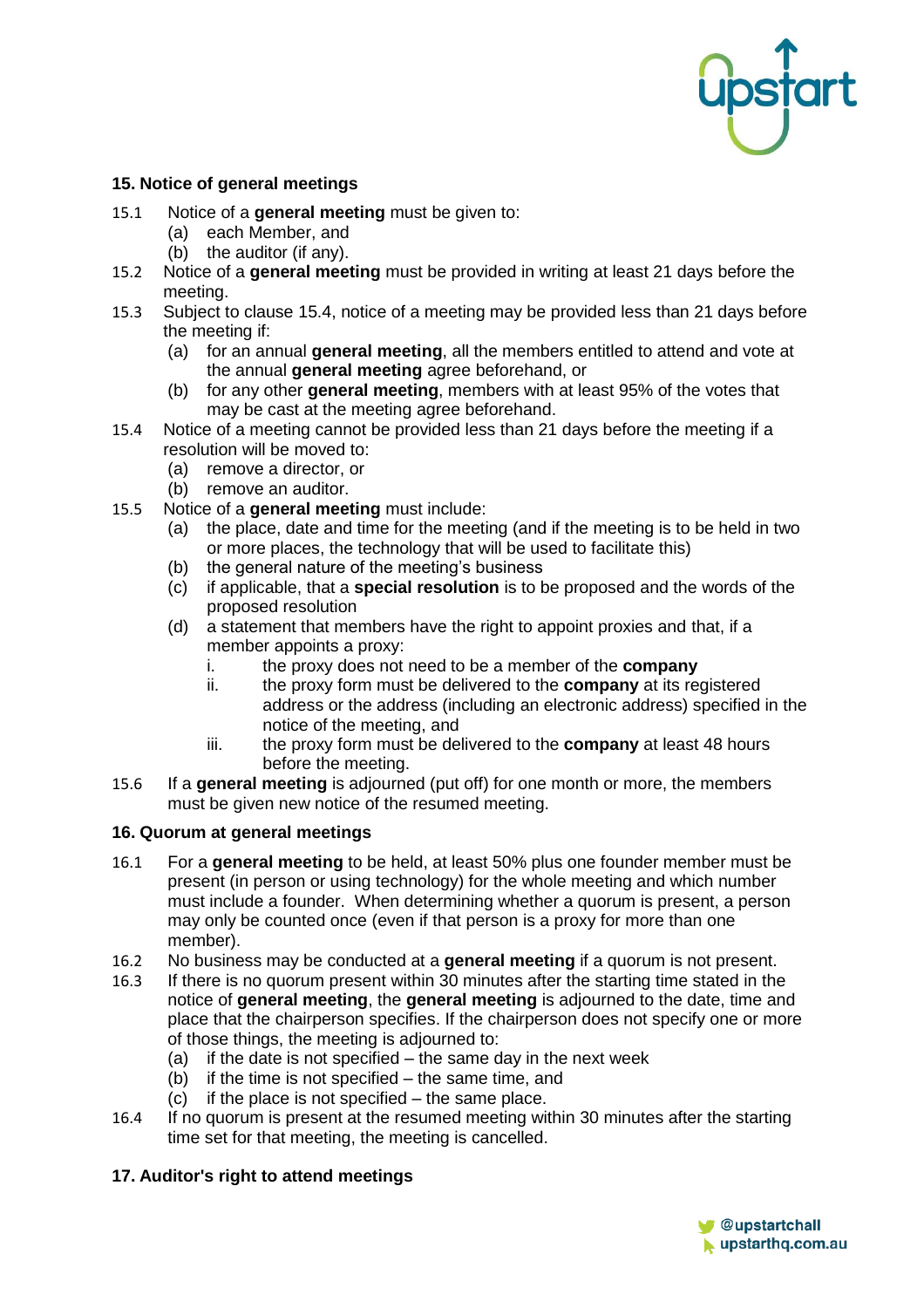

- 17.1 The auditor is entitled to attend any **general meeting** and to be heard by the members on any part of the business of the meeting that concerns the auditor in the capacity of auditor.
- 17.2 The **company** must give the auditor (if any) any communications relating to the **general meeting** that a member of the **company** is entitled to receive.

#### **18. Using technology to hold meetings**

- 18.1 The **company** may hold a **general meeting** at two or more venues using any technology that gives the members as a whole a reasonable opportunity to participate, including to hear and be heard.
- 18.2 Anyone using this technology is taken to be present in person at the meeting.
- 18.1 Anyone using this technology is taken to be present in person at the meeting.

#### **19. Chairperson for general meetings**

- 19.1 The **elected chairperson** is entitled to chair **general meetings**.
- 19.2 The members present and entitled to vote at a **general meeting** may choose a director to be the chairperson for that meeting if:
	- (a) there is no **elected chairperson**, or
	- (b) the **elected chairperson** is not present within 30 minutes after the starting time set for the meeting, or
	- (c) the **elected chairperson** is present but says they do not wish to act as chairperson of the meeting.

#### **20. Role of the chairperson**

- 20.1 The chairperson is responsible for the conduct of the **general meeting**, and for this purpose must give members a reasonable opportunity to make comments and ask questions (including to the auditor (if any)).
- 20.2 The chairperson does not have a casting vote.

#### **21. Adjournment of meetings**

- 21.1 If a quorum is present, a **general meeting** must be adjourned if a majority of **members present** direct the chairperson to adjourn it.
- 21.2 Only unfinished business may be dealt with at a meeting resumed after an adjournment.

# **Members' resolutions and statements**

#### **22. Members' resolutions and statements**

- <span id="page-7-0"></span>22.1 One or more Members may give:
	- (a) written notice to the company of a resolution they propose to move at a general meeting (members' resolution), and/or
	- (b) a written request to the **company** that the **company** give all of its members a statement about a proposed resolution or any other matter that may properly be considered at a **general meeting** (members' statement).
- 22.2 A notice of a members' resolution must set out the wording of the proposed resolution and be signed by the members proposing the resolution.
- 22.3 A request to distribute a members' statement must set out the statement to be distributed and be signed by the members making the request.
- 22.4 Separate copies of a document setting out the notice or request may be signed by members if the wording is the same in each copy.

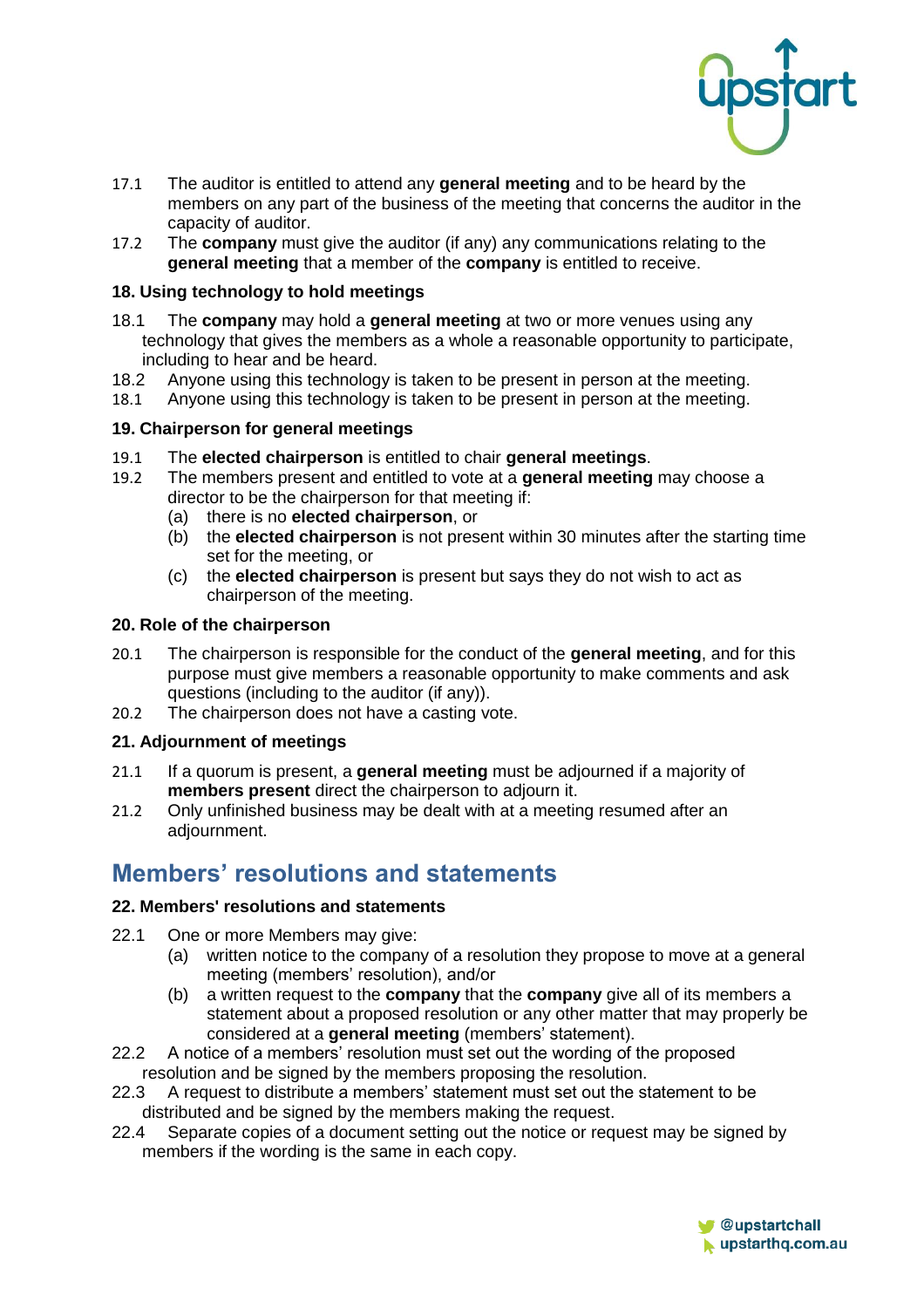

- 22.5 The percentage of votes that members have (as described in clause 22.1) is to be worked out as at midnight before the request or notice is given to the **company**.
- 22.6 If the **company** has been given notice of a members' resolution under clause [\(a\),](#page-7-0) the resolution must be considered at the next **general meeting** held no more than two months after the notice is given.<br>22.7 This clause does not limit and
- This clause does not limit any other right that a member has to propose a resolution at a **general meeting**.

#### **23. Company must give notice of proposed resolution or distribute statement**

- <span id="page-8-0"></span>23.1 If the **company** has been given a notice or request under clause 22:
	- (a) in time to send the notice of proposed members' resolution or a copy of the members' statement to members with a notice of meeting, it must do so at the **company**'s cost, or
	- (b) too late to send the notice of proposed members' resolution or a copy of the members' statement to members with a notice of meeting, then the members who proposed the resolution or made the request must pay the expenses reasonably incurred by the **company** in giving members notice of the proposed members' resolution or a copy of the members' statement. However, at a **general meeting**, the members may pass a resolution that the **company** will pay these expenses.
- 23.2 The **company** does not need to send the notice of proposed members' resolution or a copy of the members' statement to members if:
	- (a) it is more than 1 000 words long
	- (b) the directors consider it may be defamatory
	- (c) clause [23.1\(b\)](#page-8-0) applies, and the members who proposed the resolution or made the request have not paid the **company** enough money to cover the cost of sending the notice of the proposed members' resolution or a copy of the members' statement to members, or
	- (d) in the case of a proposed members' resolution, the resolution does not relate to a matter that may be properly considered at a **general meeting** or is otherwise not a valid resolution able to be put to the members.

#### **24. Circular resolutions of members**

- 24.1 Subject to clause [24.3,](#page-8-1) the directors may put a resolution to the members to pass a resolution without a **general meeting** being held (a circular resolution).
- 24.2 The directors must notify the auditor (if any) as soon as possible that a circular resolution has or will be put to members, and set out the wording of the resolution.
- <span id="page-8-1"></span>24.3 Circular resolutions cannot be used:
	- (a) for a resolution to remove an auditor, appoint a director or remove a director
	- (b) for passing a **special resolution**, or
	- (c) where the **Corporations Act** or this constitution requires a meeting to be held.
- 24.4 A circular resolution is passed if all the members entitled to vote on the resolution sign or agree to the circular resolution, in the manner set out in clause [24.5](#page-8-2) or clause 24.6.
- <span id="page-8-2"></span>24.5 Members may sign:
	- (a) a single document setting out the circular resolution and containing a statement that they agree to the resolution, or
	- (b) separate copies of that document, as long as the wording is the same in each copy.
- 24.6 The **company** may send a circular resolution by email to members and members may agree by sending a reply email to that effect, including the text of the resolution in their reply.

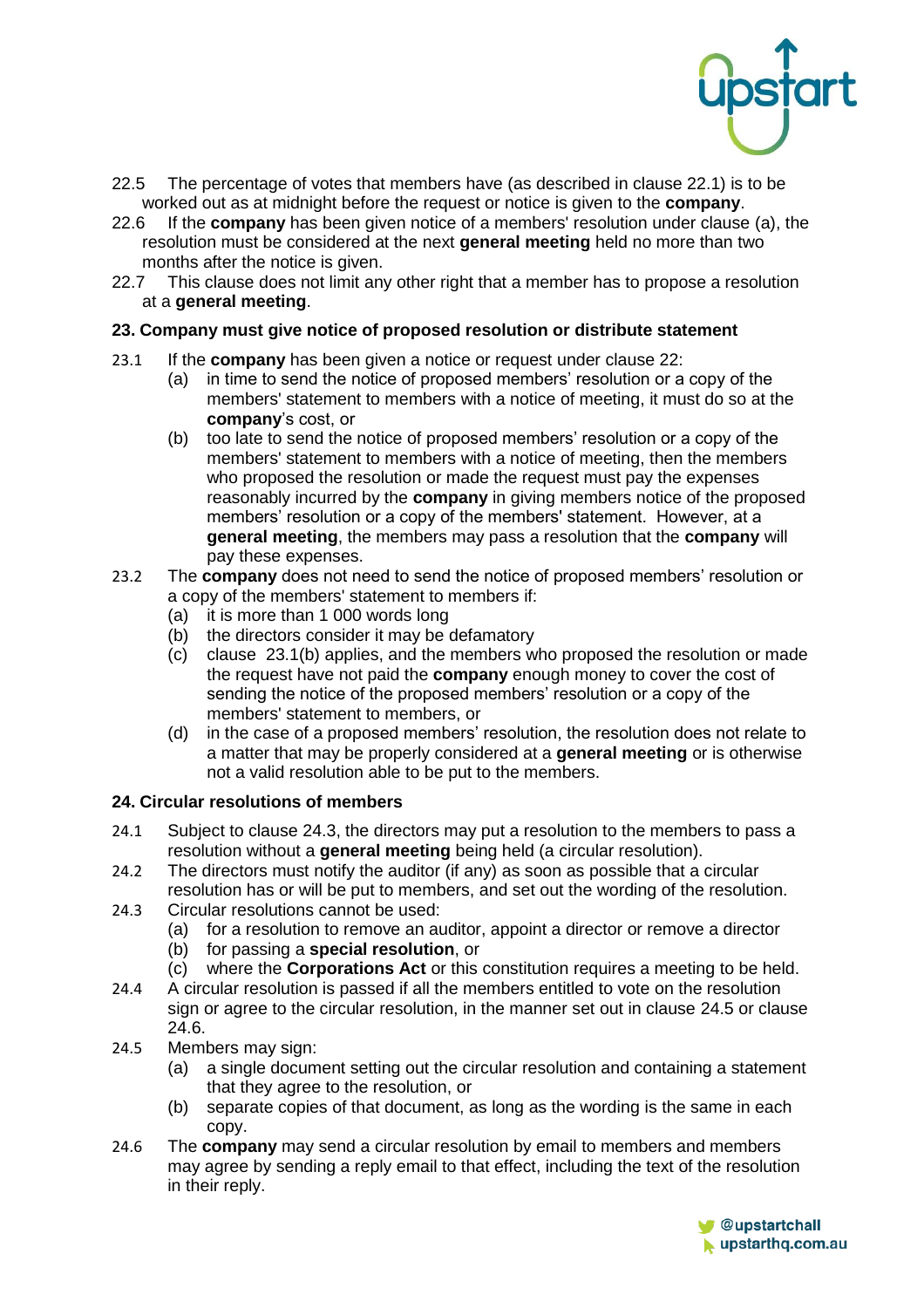

24.7 A motion agreed to by circulation will be recorded in the minutes of the next meeting.

# **Voting at general meetings**

#### **25. How many votes a member has**

Each member has one vote.

#### **26. Challenge to member's right to vote**

- <span id="page-9-0"></span>26.1 A member or the chairperson may only challenge a person's right to vote at a **general meeting** at that meeting.
- 26.2 If a challenge is made under clause [26.1,](#page-9-0) the chairperson must decide whether or not the person may vote. The chairperson's decision is final.

#### **27. How voting is carried out**

- 27.1 Voting must be conducted and decided by:
	- (a) a show of hands
	- (b) a vote in writing, or
	- (c) another method chosen by the chairperson that is fair and reasonable in the circumstances.
- 27.2 Before a vote is taken, the chairperson must state whether any proxy votes have been received and, if so, how the proxy votes will be cast.
- 27.3 On a show of hands, the chairperson's decision is conclusive evidence of the result of the vote.
- 27.4 The chairperson and the meeting minutes do not need to state the number or proportion of the votes recorded in favour or against on a show of hands.

#### **28. When and how a vote in writing must be held**

- <span id="page-9-2"></span>28.1 A vote in writing may be demanded on any resolution instead of or after a vote by a show of hands by:
	- (a) at least the two Founder Directors and one **member present**; and
	- (b) the chairperson.
- 28.2 A vote in writing must be taken when and how the chairperson directs, unless clause [28.3](#page-9-1) applies.
- <span id="page-9-1"></span>28.3 A vote in writing must be held immediately if it is demanded under clause [28.1:](#page-9-2)
	- (a) for the election of a chairperson under clause 19.2, or
	- (b) to decide whether to adjourn the meeting.
- 28.4 A demand for a vote in writing may be withdrawn.

#### **29. Appointment of proxy**

- 29.1 A member may appoint a proxy to attend and vote at a **general meeting** on their behalf.
- 29.2 A proxy must be a member.
- 29.3 A proxy appointed to attend and vote for a member has the same rights as the member to:
	- (a) speak at the meeting
	- (b) vote in a vote in writing (but only to the extent allowed by the appointment), and
	- (c) join in to demand a vote in writing under clause 28.1.
- 29.4 An appointment of proxy (proxy form) must be signed by the member appointing the proxy and must contain:
	- (a) the member's name and address
	- (b) the **company**'s name
	- (c) the proxy's name or the name of the office held by the proxy, and

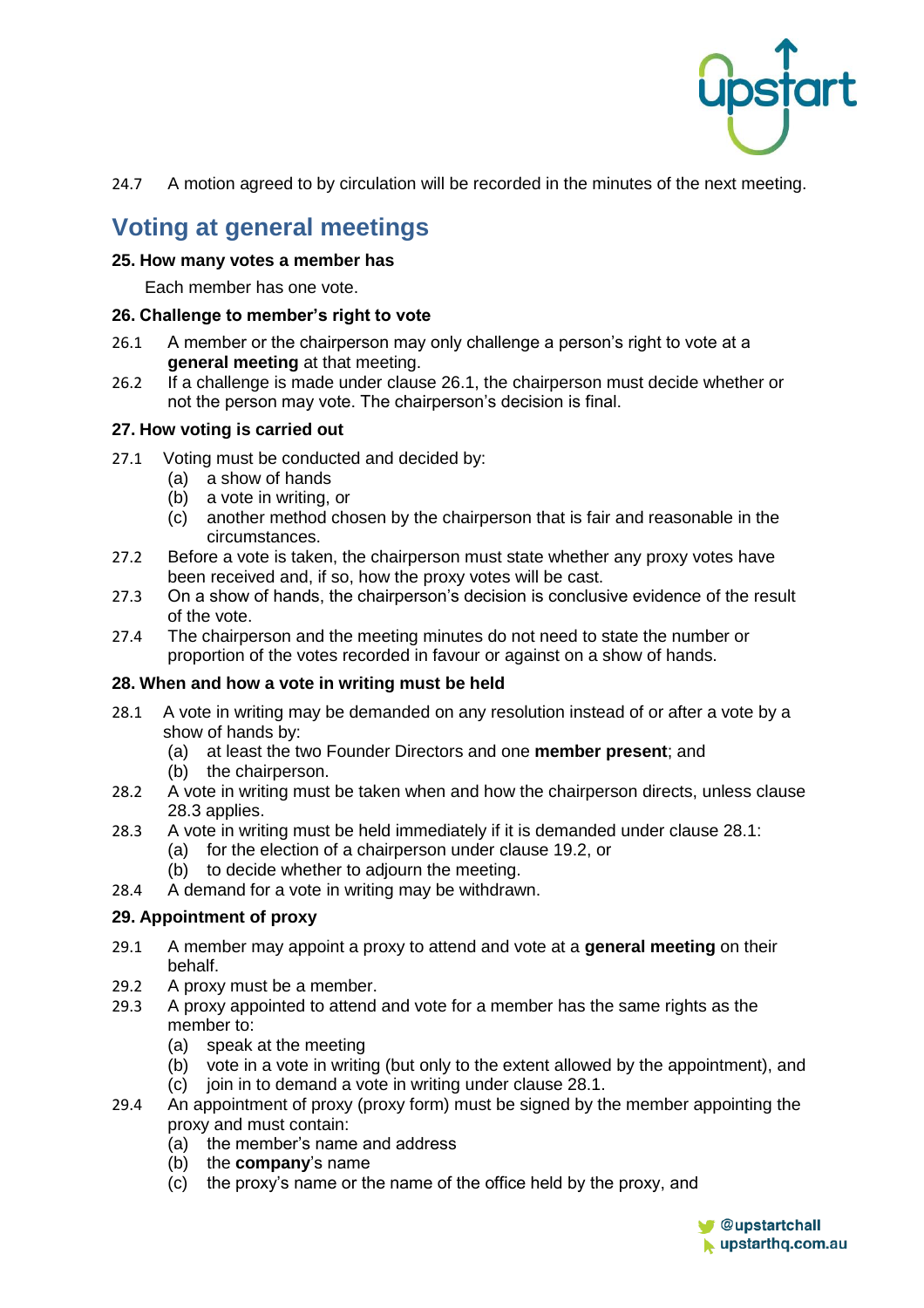

- (d) the meeting(s) at which the appointment may be used.
- 29.5 A proxy appointment may be standing (ongoing).
- 29.6 Proxy forms must be received by the **company** at the address stated in the notice under clause [15.5\(d\)](#page-6-1) or at the **company**'s registered address at least 48 hours before a meeting.
- 29.7 A proxy does not have the authority to speak and vote for a member at a meeting while the member is at the meeting.
- 29.8 Unless the **company** receives written notice before the start or resumption of a **general meeting** at which a proxy votes, a vote cast by the proxy is valid even if, before the proxy votes, the appointing member:
	- (a) dies
	- (b) is mentally incapacitated
	- (c) revokes the proxy's appointment, or
	- (d) revokes the authority of a representative or agent who appointed the proxy.
- 29.9 A proxy appointment may specify the way the proxy must vote on a particular resolution.

#### **30. Voting by proxy**

- 30.1 A proxy is not entitled to vote on a show of hands (but this does not prevent a member appointed as a proxy from voting as a member on a show of hands).
- 30.2 When a vote in writing is held, a proxy:
	- (a) does not need to vote, unless the proxy appointment specifies the way they must vote
	- (b) if the way they must vote is specified on the proxy form, must vote that way, and
	- (c) if the proxy is also a member or holds more than one proxy, may cast the votes held in different ways.

### **Directors**

#### **31. Number of directors**

The **company** must have at least three directors.

#### **32. Election and appointment of directors**

- 32.1 Founder Directors are not subject to election or re-election and have a right to remain as directors of the company
- 32.2 Each of the directors must be appointed by a separate resolution, unless:
	- (a) the members present have first passed a resolution that the appointments may be voted on together, and
	- (b) no votes were cast against that resolution.
- 32.3 The Founders shall appoint a person as a director including to fill a casual vacancy or as an additional director if that person:
	- (a) gives the **company** their signed consent to act as a director of the **company**, and
	- (b) is not ineligible to be a director under the **Corporations Act** or the **ACNC Act**.
- 32.4 If the number of directors is reduced to fewer than three or is less than the number required for a quorum, the continuing directors may act for the purpose of increasing the number of directors to three (or higher if required for a quorum) or calling a **general meeting**, but for no other purpose.
- **33. Election of chairperson**

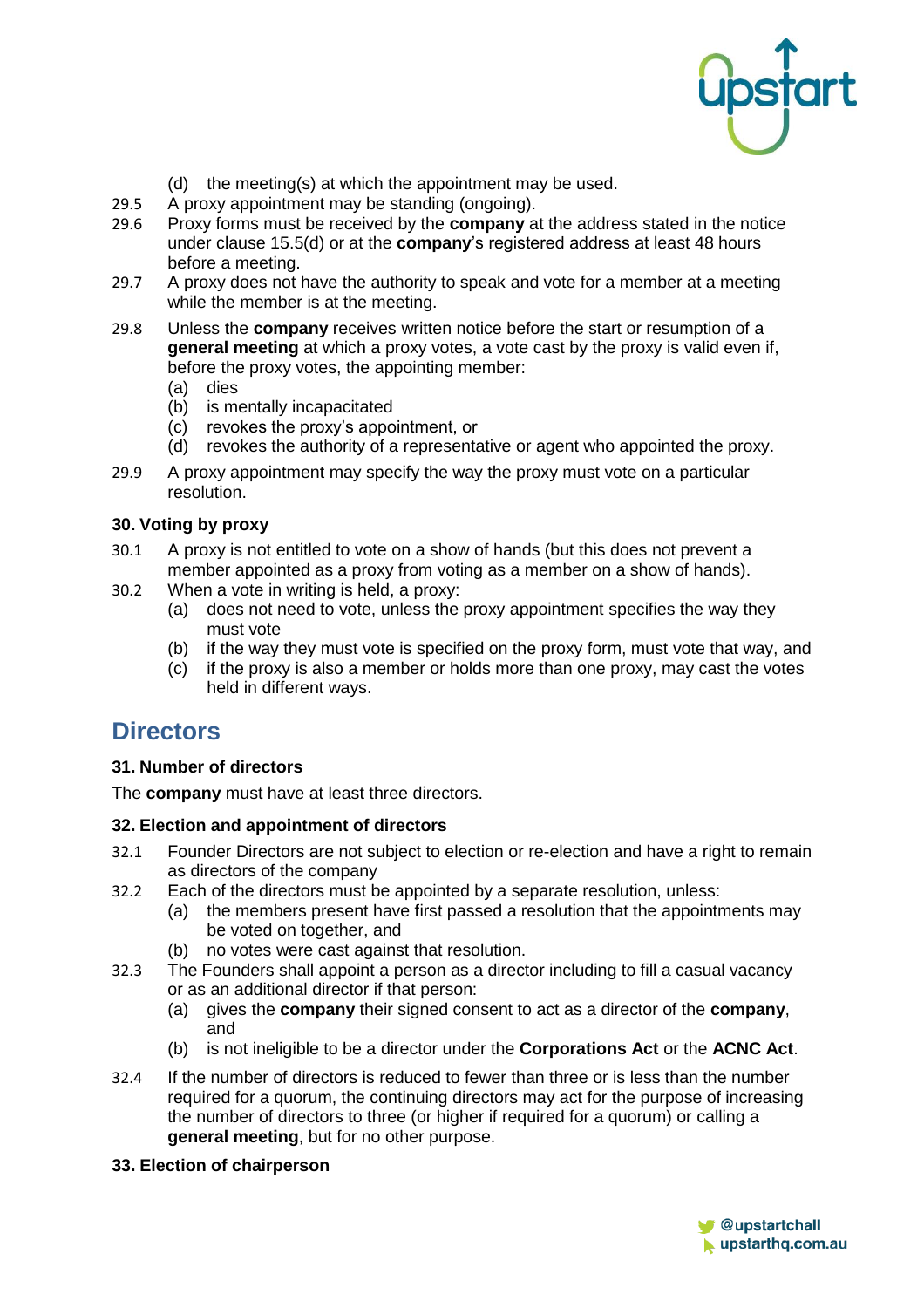

The directors must elect a director as the **company**'s **elected chairperson**.

#### **34. When a director stops being a director**

A director stops being a director if they:

- (a) give written notice of resignation as a director to the **company**
- (b) die
- (c) are removed as a director by a special resolution of the members with the exception of Founder Members who can only be removed if they formally request to cease being a Director;
- (d) are absent for 3 consecutive directors' meetings without approval from the directors, or
- (e) become ineligible to be a director of the **company** under the **Corporations Act** or the **ACNC Act**.

# **Powers of directors**

#### **35. Powers of directors**

- 35.1 The directors are responsible for managing and directing the activities of the **company** to achieve the purposes set out in clause [6.](#page-1-0)
- 35.2 The directors may use all the powers of the **company** including in their capacity as members, under the **Corporations Act** or this constitution
- 35.3 The directors must decide on the responsible financial management of the **company** including:
	- (a) any suitable written delegations of power under clause 36, and
	- (b) how money will be managed, such as how electronic transfers, negotiable instruments or cheques must be authorised and signed or otherwise approved.
- 35.4 The directors cannot remove a director or auditor. Directors and auditors may only be removed by a members' resolution at a **general meeting**.

#### **36. Delegation of directors' powers**

- 36.1 The directors may delegate any of their powers and functions to a committee, a director, an employee of the **company** (such as a chief executive officer) or any other person, as they consider appropriate.
- 36.2 The delegation must be recorded in the **company**'s minute book.

#### **37. Payments to directors**

- 37.1 The **company** must not pay fees to a director for acting as a director.
- <span id="page-11-0"></span>37.2 The **company** may:
	- (a) pay a director for work they do for the **company**, other than as a director, if the amount is no more than a reasonable fee for the work done, or
	- (b) reimburse a director for expenses properly incurred by the director in connection with the affairs of the **company** (including travel and accommodation expenses). Alternatively, the Company may pay such amounts on the Director's behalf.
- 37.3 Any payment made under clause [37.2](#page-11-0) must be approved by the directors.
- 37.4 The **company** may pay premiums for insurance indemnifying directors, as allowed for by law (including the **Corporations Act**) and this constitution.

#### **38. Execution of documents**

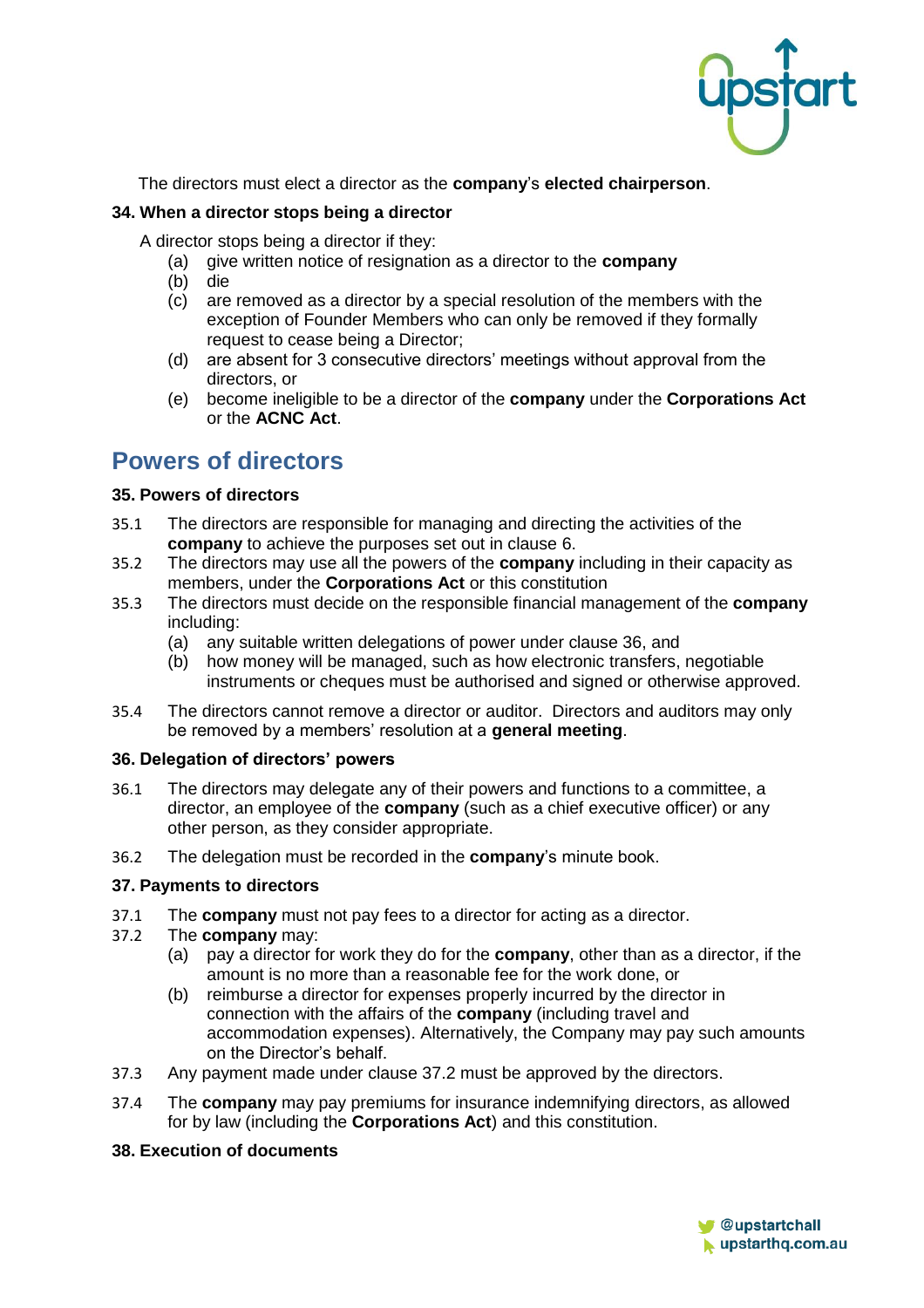

The **company** may execute a document without using a common seal if the document is signed by:

- (a) two directors of the **company**, or
- (b) a director and the secretary.

# **Duties of directors**

#### **39.** Management vested in Directors

- 39.1 The business of the Company will be managed by the Board who may pay all expenses incurred in promoting and registering the Company, and may exercise all such powers of the Company, as are not, by the Corporations Act or by this Constitution, required to be exercised by the Company in general meetings, subject, never the less, to any provisions of this constitution, to the provision of the Corporations Act, be not inconsistent with the abovementioned provisions, as may be prescribed by the Company in general meeting. Provided that any rule, regulation or by-law of the Company made by the directors may be disallowed by the Company in general meeting. No resolution or regulation made by the Company in general meeting will invalidate any prior act of the directors which would have been valid if that resolution or regulation had not been passed or made.
- 39.2 The directors must comply with their duties as directors under legislation and common law (judge-made law), and with the duties described in governance standard 5 of the regulations made under the **ACNC Act** which are:
	- (a) to exercise their powers and discharge their duties with the degree of care and diligence that a reasonable individual would exercise if they were a director of the **company;**
	- (b) to act in good faith in the best interests of the company and to further the charitable purpose(s) of the company set out in clause [6;](#page-1-0)
	- (c) not to misuse their position as a director;
	- (d) not to misuse information they gain in their role as a director;
	- (e) to disclose any perceived or actual material conflicts of interest in the manner set out in clause 41;
	- (f) to ensure that the financial affairs of the company are managed responsibly, and
	- (g) not to allow the company to operate while it is insolvent.

#### **40.** Sub-committees

- 40.1 The Board may delegate any of its powers to sub-committees consisting of at least 2 Directors. Any sub-committee so formed must in the exercise of the powers so delegated conform to any regulations that may be imposed on it by the Board, and sub-committees will have the power to make recommendations to the Board, including in relation to allocations, but will not have power to make any determination or decision which is binding on the Company. Persons who are not Members may be members of sub-committees.
- 40.2 A sub-committee may elect a chairperson of its meetings who must be a Director. If no such chairperson is elected, or if at any meeting the chairperson is not present within ten minutes after the time appointed for holding the meeting, the members of the sub-committee present may choose one of their number to be chairperson of the meeting provided he or she is a Director.

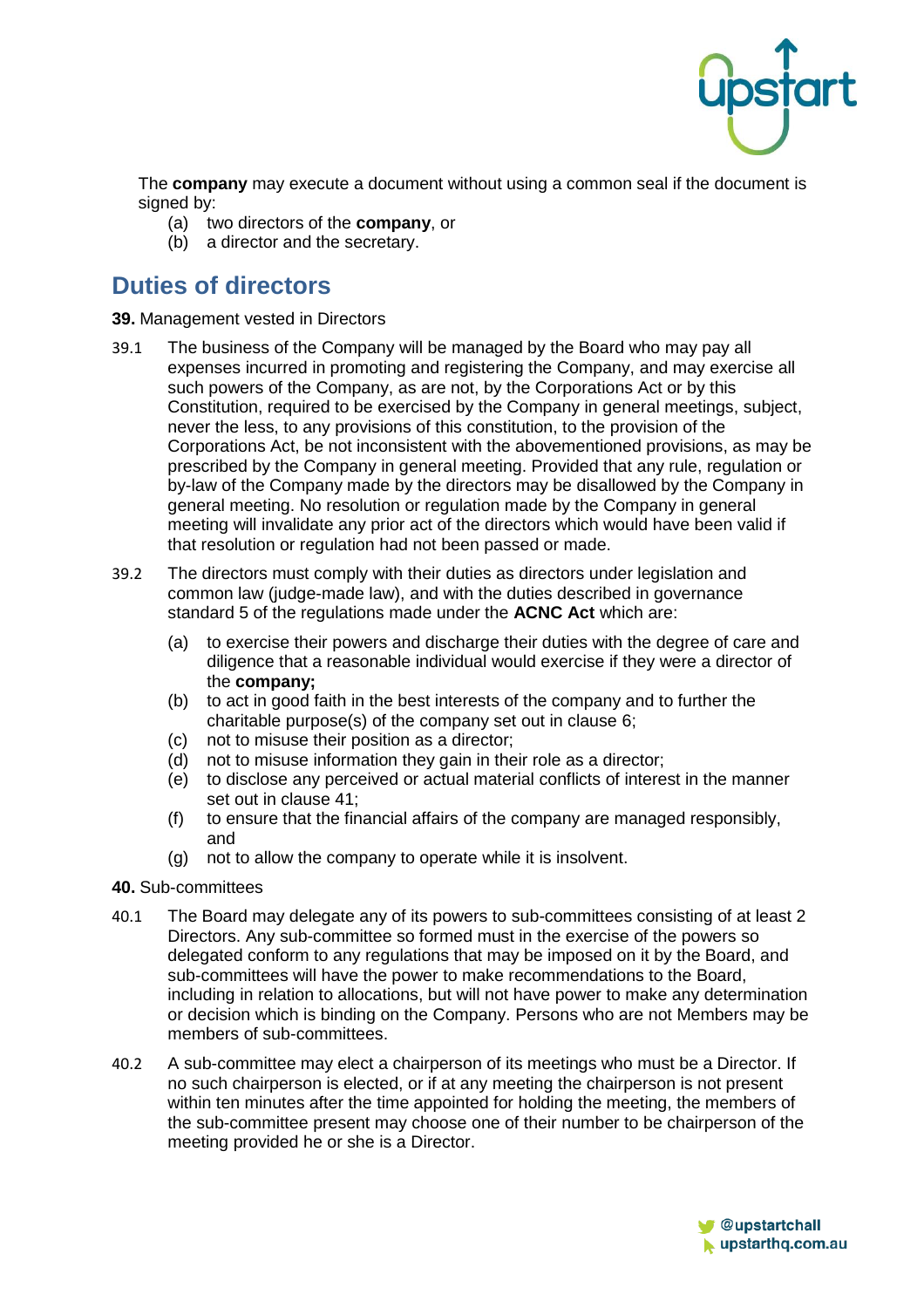

40.3 A sub-committee may meet and adjourn as it thinks proper. Questions arising at any meeting must be determined by a majority of votes of the members of the subcommittee present, and in the case of an equality of votes the chairperson of the sub-committee will have a second or casting vote.

#### **41. Conflicts of interest**

- 41.1 A director must disclose the nature and extent of any actual or perceived material conflict of interest in a matter that is being considered at a meeting of directors (or that is proposed in a circular resolution to the other directors.
- 41.2 The disclosure of a conflict of interest by a director must be recorded in the minutes of the meeting.
- 41.3 Each director who has a material personal interest in a matter that is being considered at a meeting of directors (or that is proposed in a circular resolution) except as provided under clauses [\(a\),](#page-13-0) may with the permission of the Board, be present at the meeting while the matter is being discussed, but (a) may not vote on the matter.
- <span id="page-13-0"></span>41.4 A director may still be present and vote if their interest arises because they are a member of the **company**, and the other members have the same interest
- (a) their interest relates to an insurance contract that insures, or would insure, the director against liabilities that the director incurs as a director of the **company**
- (b) their interest relates to a payment by the **company** under clause 58 (indemnity), or any contract relating to an indemnity that is allowed under the **Corporations Act**
- (c) the Australian Securities and Investments Commission (ASIC) makes an order allowing the director to vote on the matter, or
- (d) the directors who do not have a material personal interest in the matter pass a resolution that:
	- (i) identifies the director, the nature and extent of the director's interest in the matter and how it relates to the affairs of the **company**, and
	- (ii) says that those directors are satisfied that the interest should not stop the director from voting or being present.

# **Directors' meetings**

#### **42. When the directors meet**

The directors may decide how often, where and when they meet.

#### **43. Calling directors' meetings**

- 43.1 A director may call a directors' meeting by giving reasonable notice to all of the other directors.
- 43.2 A director may give notice in writing or by any other means of communication that has previously been agreed to by all of the directors.

#### **44. Chairperson for directors' meetings**

- 44.1 The **elected chairperson** is entitled to chair directors' meetings.<br>44.2 The directors at a directors' meeting may choose a director to be
- The directors at a directors' meeting may choose a director to be the chairperson for that meeting if the **elected chairperson** is:
	- (a) not present within 30 minutes after the starting time set for the meeting, or
	- (b) present but does not want to act as chairperson of the meeting.

#### **45. Quorum at directors' meetings**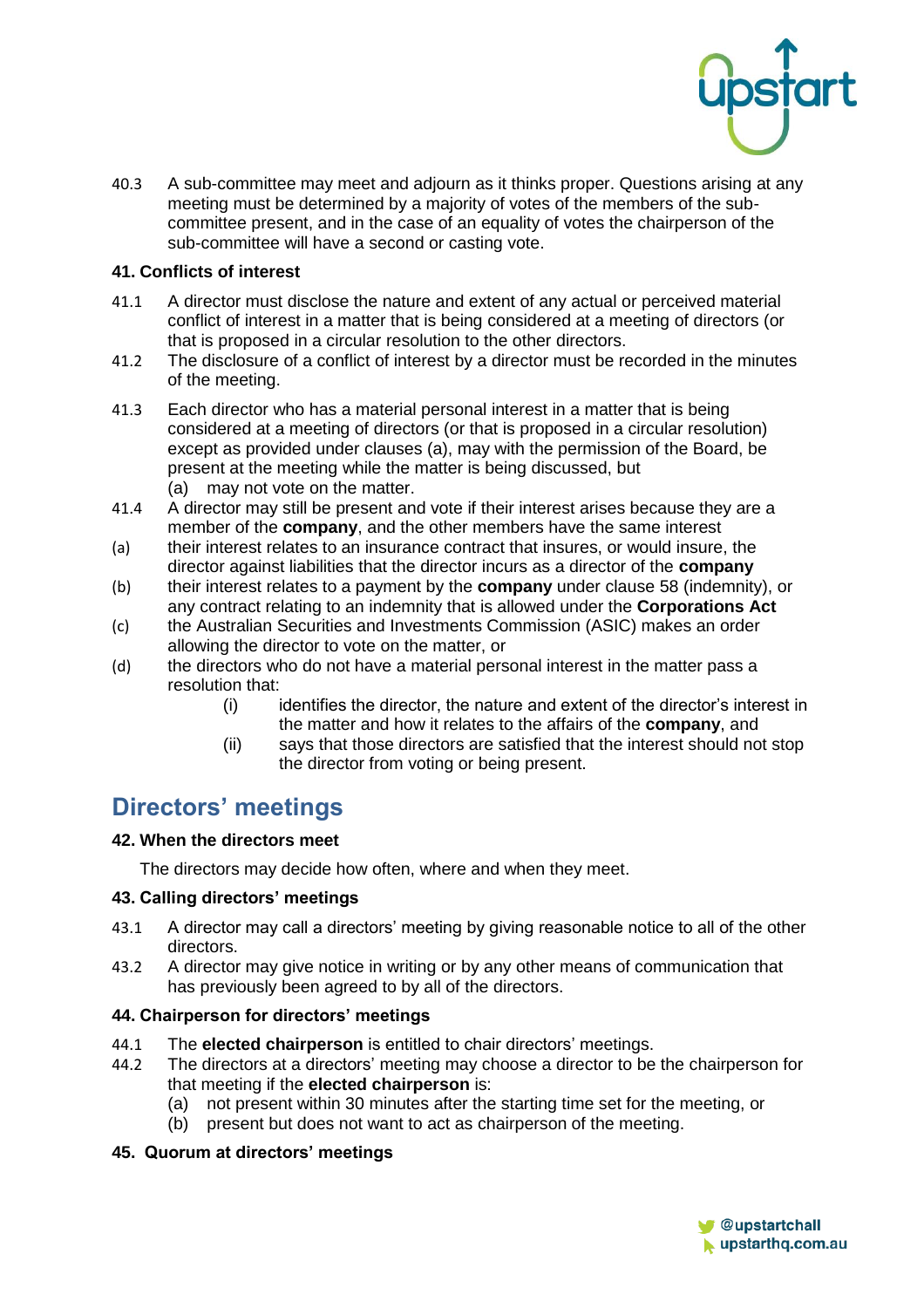

- 45.1 Unless the directors determine otherwise, the quorum for a directors' meeting is a majority of directors provided that at least one Founder is present. (50% of directors plus one founder director)
- 45.2 A quorum must be present for the whole directors' meeting.

#### **46. Using technology to hold directors' meetings**

- 46.1 The directors may hold their meetings by using any technology (such as video or teleconferencing) that is agreed to by all of the directors.
- 46.2 The directors' agreement may be a standing (ongoing) one.<br>46.3 A director may only withdraw their consent within a reasonal
- 46.3 A director may only withdraw their consent within a reasonable period before the meeting.

#### **47. Passing directors' resolutions**

A directors' resolution must be passed by a majority of the votes cast by directors present and entitled to vote on the resolution.

#### **48. Circular resolutions of directors**

- 48.1 The directors may pass a circular resolution without a directors' meeting being held.<br>48.2 A circular resolution is passed if all the directors entitled to vote on the resolution sig
- 48.2 A circular resolution is passed if all the directors entitled to vote on the resolution sign or otherwise agree to the resolution in the manner set out in clause [48.3](#page-14-0) or clause [48.4.](#page-14-1)
- <span id="page-14-0"></span>48.3 Each director may sign:
	- (a) a single document setting out the resolution and containing a statement that they agree to the resolution, or
	- (b) separate copies of that document, as long as the wording of the resolution is the same in each copy.
- <span id="page-14-1"></span>48.4 The **company** may send a circular resolution by email to the directors and the directors may agree to the resolution by sending a reply email to that effect, including the text of the resolution in their reply.
- 48.5 A circular resolution is passed when the last director signs or otherwise agrees to the resolution in the manner set out in clause [48.3](#page-14-0) or clause [48.4.](#page-14-1)

# **Secretary**

#### **49. Appointment and role of secretary**

- 49.1 The **company** must have at least one secretary, who may also be a director.
- 49.2 A secretary must be appointed by the directors (after giving the **company** their signed consent to act as secretary of the **company**) and may be removed by the directors.
- 49.3 The directors must decide the terms and conditions under which the secretary is appointed, including any remuneration.
- 49.4 The role of the secretary includes:
	- (a) maintaining a register of the **company**'s members, and
	- (b) maintaining the minutes and other records of **general meeting**s (including notices of meetings), directors' meetings and circular resolutions.

# **Minutes and records**

#### **50. Minutes and records**

- <span id="page-14-2"></span>50.1 The **company** must, within one month, make and keep the following records:
	- (a) minutes of proceedings and resolutions of **general meetings**

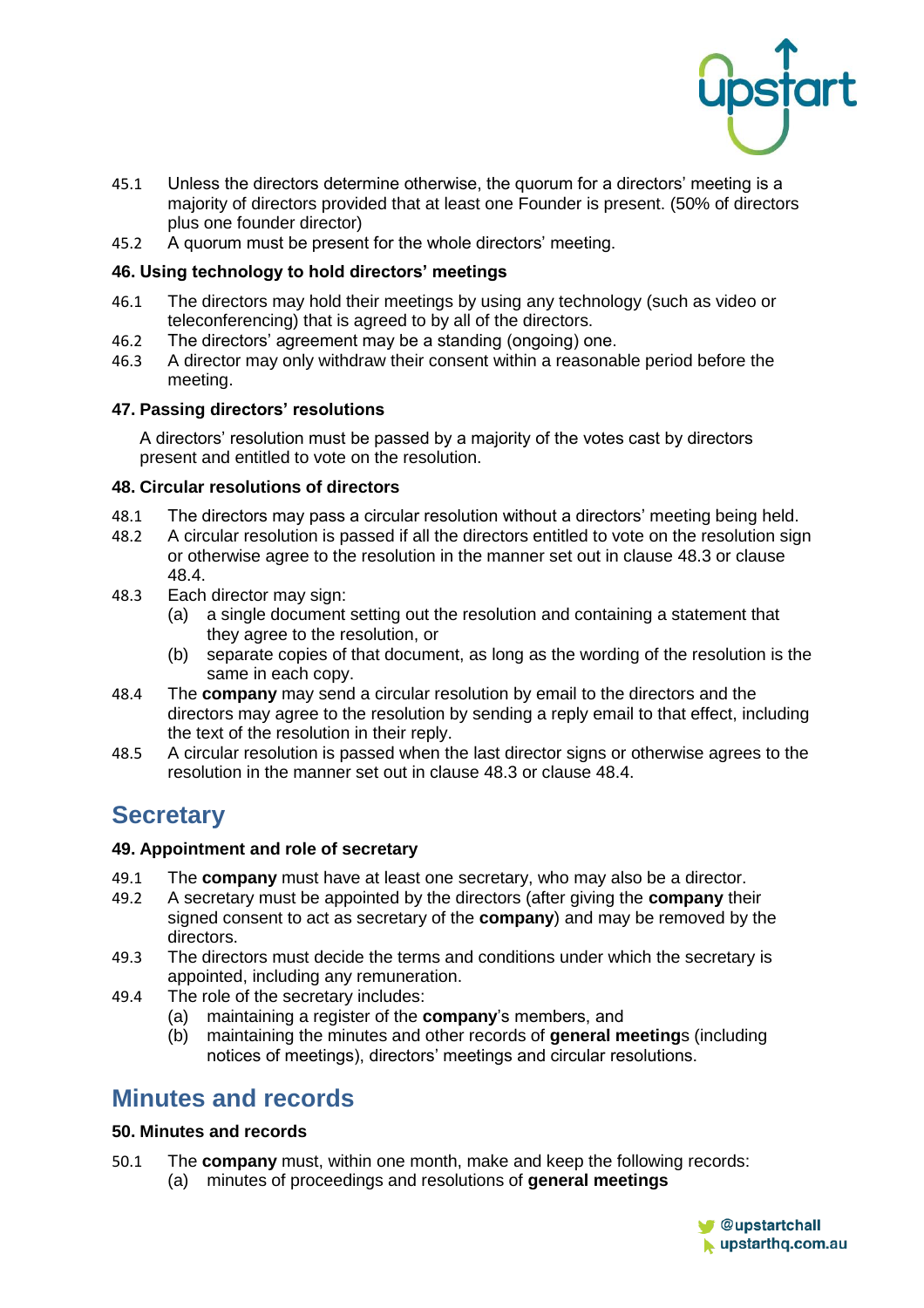

- (b) minutes of circular resolutions of members
- (c) a copy of a notice of each **general meeting**, and
- (d) a copy of a members' statement distributed to members under clause 23.
- <span id="page-15-0"></span>50.2 The **company** must, within one month, make and keep the following records: (a) minutes of proceedings and resolutions of directors' meetings (including
	- meetings of any committees), and
	- (b) minutes of circular resolutions of directors.
- 50.3 To allow members to inspect the **company**'s records:
	- (a) the **company** must give a member access to the records set out in clause [50.1,](#page-14-2) and
	- (b) the directors may authorise a member to inspect other records of the **company**, including records referred to in clause [50.2](#page-15-0) and clause [51.1.](#page-15-1)
- 50.4 The directors must ensure that minutes of a **general meeting** or a directors' meeting are signed within a reasonable time after the meeting by:
	- (a) the chairperson of the meeting, or
	- (b) the chairperson of the next meeting.
- 50.5 The directors must ensure that minutes of the passing of a circular resolution are signed by a director within a reasonable time after the resolution is passed.

#### **51. Financial and related records**

- <span id="page-15-1"></span>51.1 The **company** must make and keep written financial records that:
	- (a) correctly record and explain its transactions and financial position and performance, and
	- (b) enable true and fair financial statements to be prepared and to be audited.
- 51.2 The **company** must also keep written records that correctly record its operations.<br>51.3 The **company** must retain its records for at least 7 years.
- 51.3 The **company** must retain its records for at least 7 years.<br>51.4 The directors must take reasonable steps to ensure that the
- 51.4 The directors must take reasonable steps to ensure that the **company**'s records are kept safe.

### **By-laws**

#### **52. By-laws (policies)**

- 52.1 The directors may pass a resolution to make by-laws to give effect to this constitution.
- 52.2 Members and directors must comply with by-laws as if they were part of this constitution.

# **Notice**

#### **53. What is notice**

- 53.1 Anything written to or from the **company** under any clause in this constitution is written notice and is subject to clauses [54](#page-15-2) to [56,](#page-16-0) unless specified otherwise.
- 53.2 Clauses [54](#page-15-2) to [56](#page-16-0) do not apply to a notice of proxy under clause 29.6.

#### <span id="page-15-2"></span>**54. Notice to the company**

Written notice or any communication under this constitution may be given to the **company,** the directors or the secretary by:

- (a) delivering it to the **company**'s registered office
- (b) posting it to the **company**'s registered office or to another address chosen by the **company** for notice to be provided

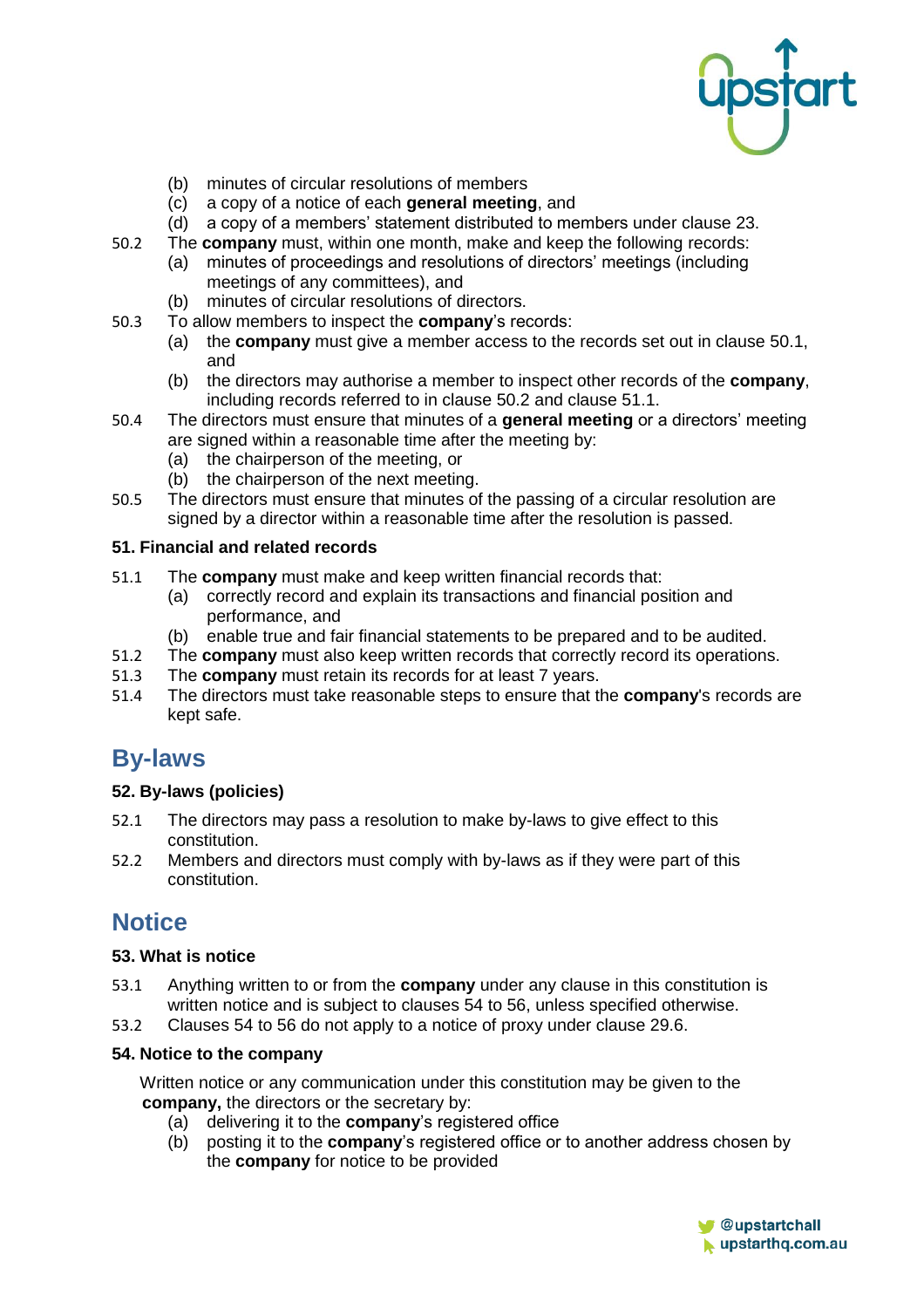

- (c) sending it to an email address or other electronic address notified by the **company** to the members as the **company**'s email address or other electronic address, or
- (d) sending it to the fax number notified by the **company** to the members as the **company**'s fax number.

#### **55. Notice to members**

- 55.1 Written notice or any communication under this constitution may be given to a member:
	- (a) in person
	- (b) by posting it to, or leaving it at the address of the member in the register of members or an alternative address (if any) nominated by the member for service of notices
	- (c) sending it to the email or other electronic address nominated by the member as an alternative address for service of notices (if any)
	- (d) sending it to the fax number nominated by the member as an alternative address for service of notices (if any), or
	- (e) if agreed to by the member, by notifying the member at an email or other electronic address nominated by the member, that the notice is available at a specified place or address (including an electronic address).
- 55.2 If the **company** does not have an address for the member, the **company** is not required to give notice in person.

#### <span id="page-16-0"></span>**56. When notice is taken to be given**

A notice:

- (a) delivered in person, or left at the recipient's address, is taken to be given on the day it is delivered
- (b) sent by post, is taken to be given on the third day after it is posted with the correct payment of postage costs
- (c) sent by email, fax or other electronic method, is taken to be given on the business day after it is sent, and
- (d) given under clause 55.1(e) is taken to be given on the business day after the notification that the notice is available is sent.

# **Financial year**

#### **57. Company's financial year**

The **company**'s financial year is from 1 July to 30 June, unless the directors pass a resolution to change the financial year.

# **Indemnity, insurance and access**

#### **58. Indemnity**

- 58.1 The **company** indemnifies each officer of the **company** out of the assets of the **company**, to the relevant extent, against all losses and liabilities (including costs, expenses and charges) incurred by that person as an officer of the **company**.
- 58.2 In this clause, 'officer' means a director or secretary and includes a director or secretary after they have ceased to hold that office.
- 58.3 In this clause, 'to the relevant extent' means:

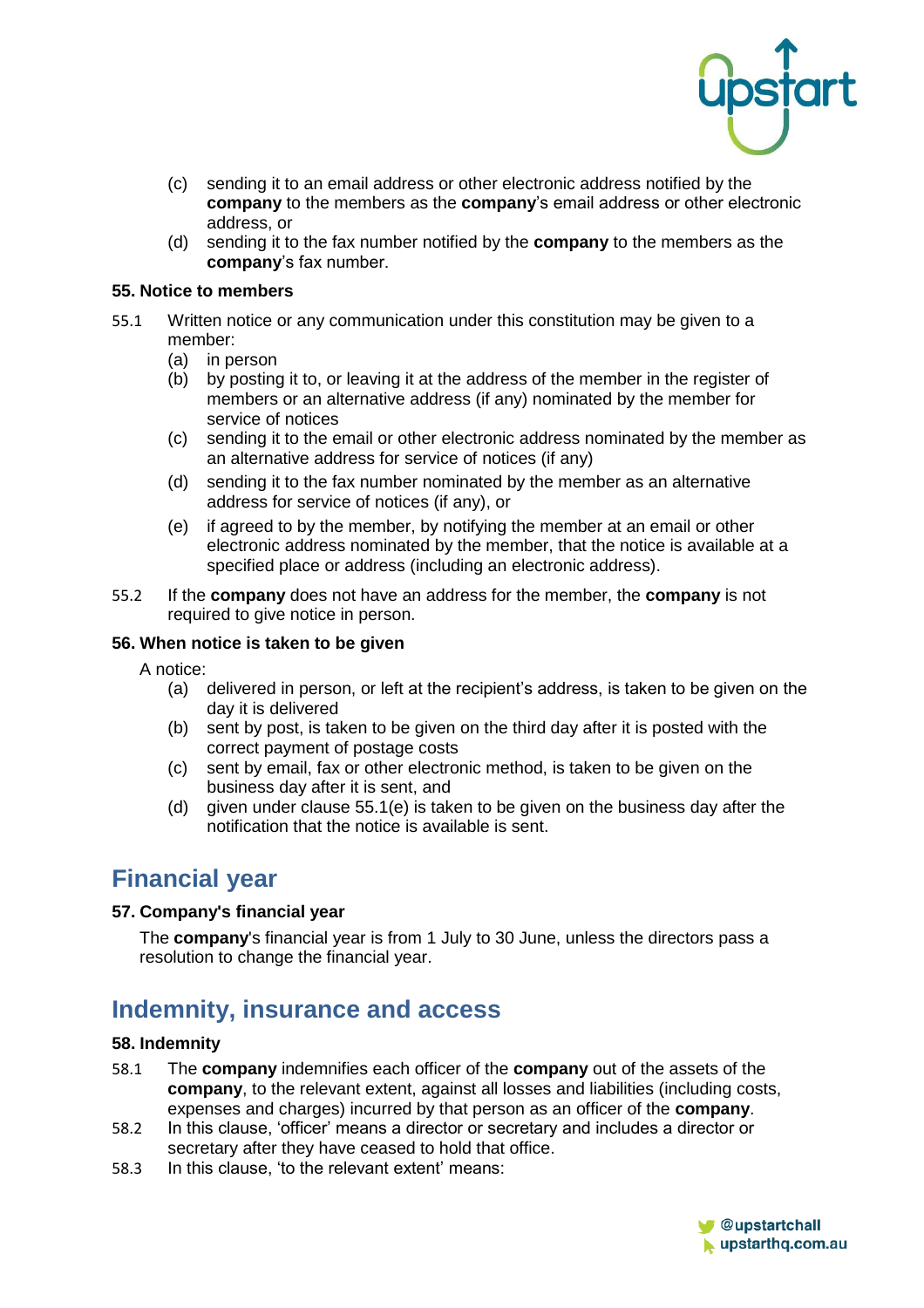

- (a) to the extent that the **company** is not precluded by law (including the **Corporations Act**) from doing so, and
- (b) for the amount that the officer is not otherwise entitled to be indemnified and is not actually indemnified by another person (including an insurer under an insurance policy).
- 58.4 The indemnity is a continuing obligation and is enforceable by an officer even though that person is no longer an officer of the **company**.

#### **59. Insurance**

To the extent permitted by law (including the **Corporations Act**), and if the directors consider it appropriate, the **company** may pay or agree to pay a premium for a contract insuring a person who is or has been an officer of the **company** against any liability incurred by the person as an officer of the **company**.

#### **60. Directors' access to documents**

- 60.1 A director has a right of access to the financial records of the **company** at all reasonable times.
- 60.2 If the directors agree, the **company** must give a director or former director access to:
	- (a) certain documents, including documents provided for or available to the directors, and
	- (b) any other documents referred to in those documents.

# **Winding up**

#### **61. Surplus assets not to be distributed to members**

If the **company** is wound up, any **surplus assets** must not be distributed to a member or a former member of the **company**, unless that member or former member is a charity described in clause 62.1.

#### <span id="page-17-0"></span>**62. Distribution of surplus assets**

- 62.1 Subject to the **Corporations Act** and any other applicable Act, and any court order, any **surplus assets** that remain after the **company** is wound up must be distributed to one or more charities:
	- (a) with charitable purpose(s) similar to, or inclusive of, the purpose(s) in clause [6,](#page-1-0) and
	- (b) which also prohibit the distribution of any **surplus assets** to its members to at least the same extent as the **company** and
	- (c) that is or are deductible gift recipients within the meaning of the Income Tax Assessment Act 1997(Cth).
- 62.2 The decision as to the charity or charities to be given the **surplus assets** must be made by a **special resolution** of members at or before the time of winding up. If the members do not make this decision, the **company** may apply to the Supreme Court to make this decision.
- 62.3 If the company's deductible gift recipient endorsement is revoked (whether or not the company is to be wound up), any surplus gift funds must be transferred to one or more charities that meet the requirements of  $62.1(a)$ , (b) and (c), as decided by the directors.

For the purpose of this clause:

(a) "gift funds" means:

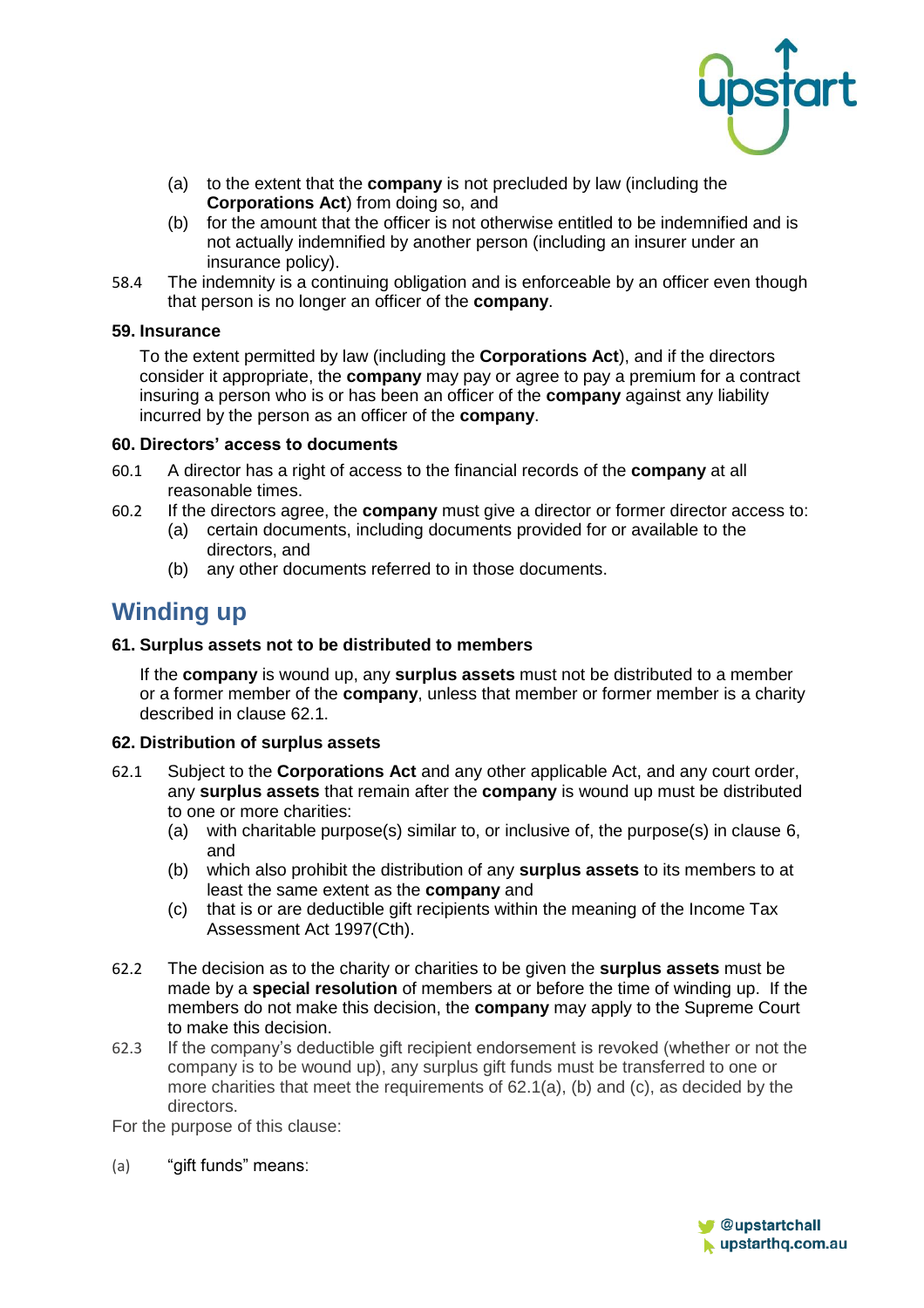

- (i) gifts of money or property for the principal purpose of the company
- (ii) contributions made in relation to a fund-raising event held for the principal purpose of the company, and
- (iii) money received by the company because of such gifts and contributions.
- (b) "contributions" and "fund-raising event" have the same meaning as in Division 30 of the Income Tax Assessment Act 1997 (Cth).

# **Definitions and interpretation**

#### **63. Definitions**

In this constitution:

*ACNC Act* means the *Australian Charities and Not-for-profits Commission Act 2012*  (Cth)

*company* means the **company** referred to in clause [1](#page-3-1)

*Corporations Act* means the *Corporations Act 2001* (Cth)

*elected chairperson* means a person elected by the directors to be the **company**'s chairperson under clause 20

*general meeting* means a meeting of members and includes the annual **general meeting**, under clause [14.1](#page-5-0)

*Founder Directors* are the people who have agreed to act as directors and who are named as proposed directors in the application for registration of the **company** *member present* means, in connection with a **general meeting**, a **member present** in person or by proxy at the venue or venues for the meeting

*registered charity* means a charity that is registered under the **ACNC Act** *special resolution* means a resolution:

- i. of which notice has been given under clause 16.5 (c), and
- ii. that has been passed by at least 75% of the votes cast by **members present** and entitled to vote on the resolution, and

*surplus assets* means any assets of the **company** that remain after paying all debts and other liabilities of the **company**, including the costs of winding up.

#### **64. Reading this constitution with the Corporations Act**

- 64.1 The replaceable rules set out in the **Corporations Act** do not apply to the **company**.
- 64.2 While the **company** is a **registered charity**, the **ACNC Act** and the **Corporations Act** override any clauses in this constitution which are inconsistent with those Acts.
- 64.3 If the company is not a registered charity (even if it remains a charity), the Corporations Act overrides any clause in this constitution which is inconsistent with that Act.
- 64.4 A word or expression that is defined in the Corporations Act, or used in that Act and covering the same subject, has the same meaning as in this constitution.

#### **65. Interpretation**

In this constitution:

the words 'including', 'for example', or similar expressions mean that there may be more inclusions or examples than those mentioned after that expression, and reference to an Act includes every amendment, re-enactment, or replacement of that Act and any subordinate legislation made under that Act (such as regulations).